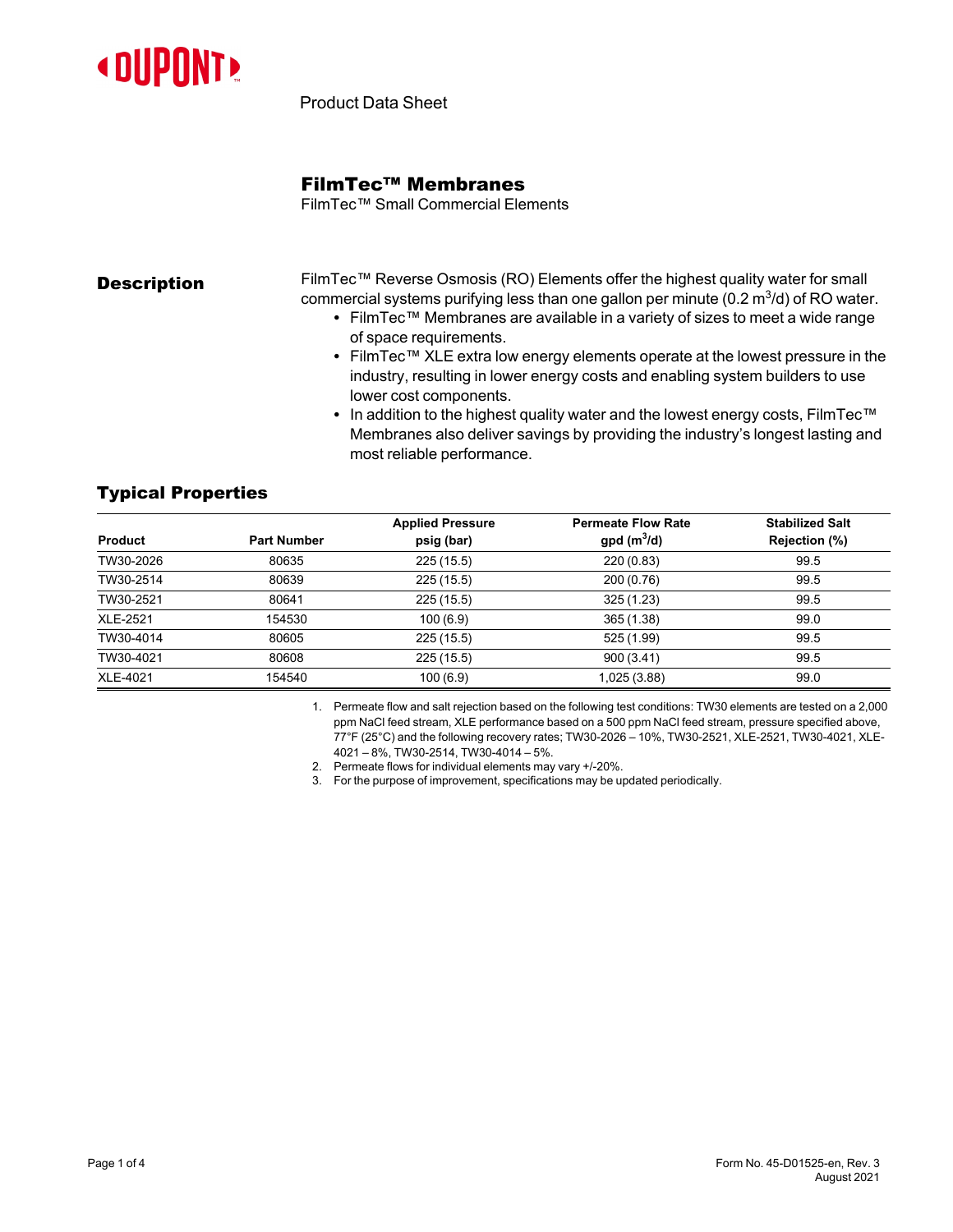## Element **Dimensions**

Operating and Cleaning Limits





FilmTec<sup>TM</sup> coupler part number 89055 is<br>ordered separately for each element.<br>Each coupler includes two 2-210 EPR<br>O-rings (part number 89255). Note:<br>Couplers for 0.68 inch (17 mm)<br>permeate tubes are not sold by DuPont.

| 1 inch = $25.4 \, \text{mm}$ | <b>Maximum Feed Flow Rate</b> |            | Dimension - Inches (mm)A |          |         |
|------------------------------|-------------------------------|------------|--------------------------|----------|---------|
| <b>Product</b>               | gpm $(m^3/h)$                 | А          | в                        | C        | D       |
| TW30-20261                   | 5(1.1)                        | 26.0 (660) | 1.18(30)                 | 0.68(17) | 1.8(46) |
| TW30-2514                    | 6(1.4)                        | 14.0 (356) | 1.19(30)                 | 0.75(19) | 2.4(61) |
| TW30-2521                    | 6(1.4)                        | 21.0(533)  | 1.19(30)                 | 0.75(19) | 2.4(61) |
| <b>XLE-2521</b>              | 6(1.4)                        | 21.0(533)  | 1.19(30)                 | 0.75(19) | 2.4(61) |
| TW30-4014                    | 14(3.2)                       | 14.0 (356) | 1.05(27)                 | 0.75(19) | 3.9(99) |
| TW30-4021                    | 14(3.2)                       | 21.0(533)  | 1.05(27)                 | 0.75(19) | 3.9(99) |
| <b>XLE-4021</b>              | 14(3.2)                       | 21.0(533)  | 1.05(27)                 | 0.75(19) | 3.9(99) |

1. TW30-2026 has double o-rings on each end of the permeate tube. Couplers for 0.68 inch (17 mm) permeate tubes are not sold by DuPont.

- 2. Refer to the FilmTec™ Design Guidelines for [multiple-element](https://www.dupont.com/content/dam/dupont/amer/us/en/water-solutions/public/documents/en/RO-NF-FilmTec-Membrane-Sys-Design-Guidelines-Midsize-Manual-Exc-45-D01588-en.pdf) systems of midsize elements (Form No. 45-D01588-en).
- 
- 3. TW30-2026 Elements fit nominal 2.0 inch pressure vessels. TW30-2514, TW30-2521 and XLE-2521 Elements fit nominal 2.5 inch I.D. pressure vessels. TW30-4014, TW30-4021, and XLE-4021 Elements fit nominal 4 inch I.D. pressure vessels.

| Membrane Type                              | Polyamide Thin-Film Composite |  |  |
|--------------------------------------------|-------------------------------|--|--|
| <b>Maximum Operating Temperature</b>       | 113°F (45°C)                  |  |  |
| <b>Maximum Operating Pressure</b>          | 600 psig (41 bar)             |  |  |
| Maximum Pressure Drop                      | 13 psig (0.9 bar)             |  |  |
| pH Range                                   |                               |  |  |
| Continuous Operation <sup>a</sup>          | $2 - 11$                      |  |  |
| Short-Term Cleaning (30 min.) <sup>b</sup> | 1 - 13                        |  |  |
| Maximum Feed Silt Density Index (SDI)      | 5                             |  |  |
| Free Chlorine Tolerance <sup>c</sup>       | <0.1 ppm                      |  |  |

a. Maximum temperature for continuous operation above pH 10 is 95°F (35°C).

b. Refer to FilmTec™ Cleaning [Guidelines](https://www.dupont.com/content/dam/dupont/amer/us/en/water-solutions/public/documents/en/RO-NF-FilmTec-Cleaning-Procedures-Manual-Exc-45-D01696-en.pdf) (Form No. 45-D01696-en).

c. Under certain conditions, the presence of free chlorine and other oxidizing agents will cause premature membrane failure. Since oxidation damage is not covered under warranty, DuPont Water Solutions recommends removing residual free chlorine by pretreatment prior to membrane exposure. Please refer to FilmTec™ Design Guidelines for [multiple-element](https://www.dupont.com/content/dam/dupont/amer/us/en/water-solutions/public/documents/en/RO-NF-FilmTec-Membrane-Sys-Design-Guidelines-8inch-Manual-Exc-45-D01695-en.pdf) systems of 8-inch elements (Form No. 45-D01695-en) for more information.

Important Information Proper start-up of reverse osmosis water treatment systems is essential to prepare the membranes for operating service and to prevent membrane damage due to overfeeding or hydraulic shock. Following the proper start-up sequence also helps ensure that system operating parameters conform to design specifications so that system water quality and productivity goals can be achieved.

> Before initiating system start-up procedures, membrane pretreatment, loading of the membrane elements, instrument calibration and other system checks should be completed.

Please refer to the application information literature entitled Start-Up [Sequence](https://www.dupont.com/content/dam/dupont/amer/us/en/water-solutions/public/documents/en/RO-NF-FilmTec-Start-Up-Sequence-Manual-Exc-45-D01609-en.pdf) (Form No. 45-D01609-en) for more information.

### Page 2 of 4 Form No. 45-D01525-en, Rev. 3 August 2021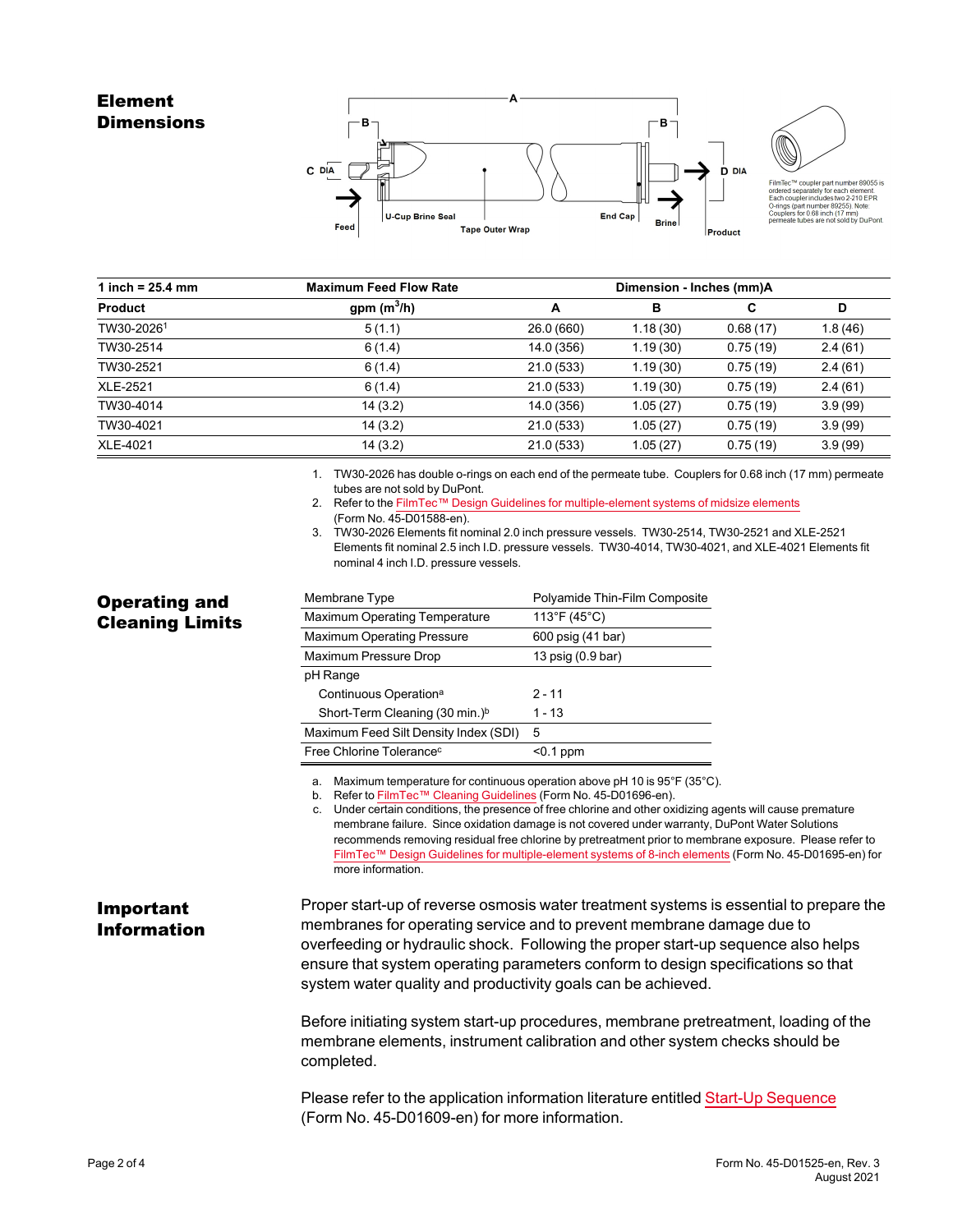| <b>Operation</b><br><b>Guidelines</b> | Avoid any abrupt pressure or cross-flow variations on the spiral elements during start-<br>up, shutdown, cleaning or other sequences to prevent possible membrane damage.<br>During start-up, a gradual change from a standstill to operating state is recommended<br>as follows:<br>• Feed pressure should be increased gradually over a 30-60 second time frame.<br>• Cross-flow velocity at set operating point should be achieved gradually over 15-<br>20 seconds.                                                                                                                                                              |
|---------------------------------------|--------------------------------------------------------------------------------------------------------------------------------------------------------------------------------------------------------------------------------------------------------------------------------------------------------------------------------------------------------------------------------------------------------------------------------------------------------------------------------------------------------------------------------------------------------------------------------------------------------------------------------------|
| <b>General</b><br><b>Information</b>  | • Keep elements moist at all times after initial wetting.<br>• If operating limits and guidelines given in this bulletin are not strictly followed, the<br>limited warranty will be null and void.<br>• To prevent biological growth during prolonged system shutdowns, it is<br>recommended that membrane elements be immersed in a preservative solution.<br>• The customer is fully responsible for the effects of incompatible chemicals and<br>lubricants on elements.<br>• Maximum pressure drop across an entire pressure vessel (housing) is 30 psi (2.1<br>bar).<br>• Avoid static permeate-side backpressure at all times. |
| <b>Product</b><br><b>Stewardship</b>  | DuPont has a fundamental concern for all who make, distribute, and use its products, and<br>for the environment in which we live. This concern is the basis for our product stewardship<br>philosophy by which we assess the safety, health, and environmental information on our<br>products and then take appropriate steps to protect employee and public health and our<br>environment. The success of our product stewardship program rests with each and every<br>individual involved with DuPont products-from the initial concept and research, to<br>manufacture, use, sale, disposal, and recycle of each product.         |
| <b>Customer Notice</b>                | DuPont strongly encourages its customers to review both their manufacturing processes<br>and their applications of DuPont products from the standpoint of human health and<br>environmental quality to ensure that DuPont products are not used in ways for which they<br>are not intended or tested. DuPont personnel are available to answer your questions and to<br>provide reasonable technical support. DuPont product literature, including safety data<br>sheets, should be consulted prior to use of DuPont products. Current safety data sheets are<br>available from DuPont.                                              |
|                                       | Please be aware of the following:<br>• The use of this product in and of itself does not necessarily guarantee the removal of<br>cysts and pathogens from water. Effective cyst and pathogen reduction is<br>dependent on the complete system design and on the operation and maintenance<br>of the system.<br>• Permeate obtained from the first hour of operation should be discarded.                                                                                                                                                                                                                                             |